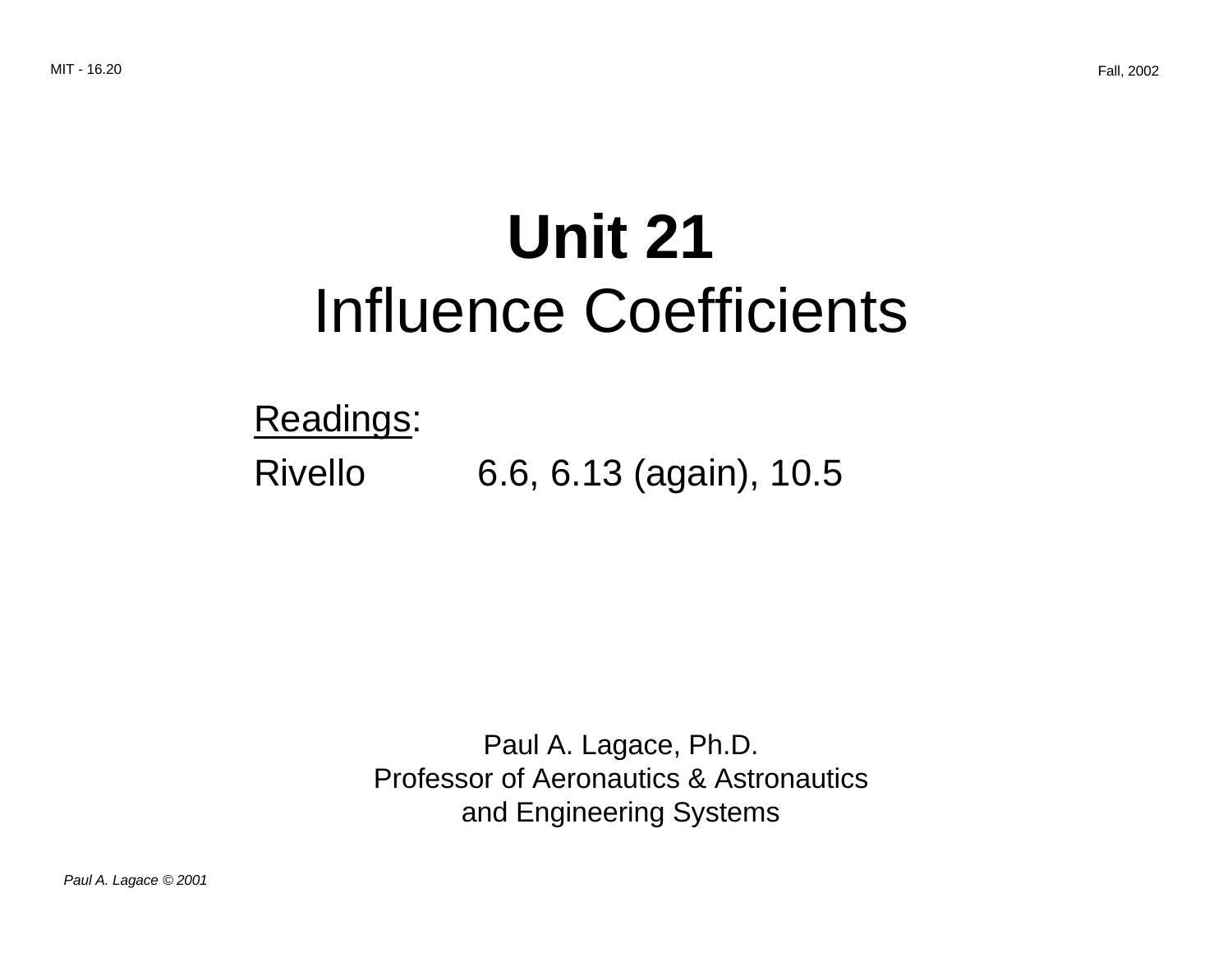Have considered the vibrational behavior of a discrete system. How does one use this for a continuous structure?

First need the concept of…..

### **Influence Coefficients**

which tell how a force/displacement at a particular point "influences" a displacement/force at another point

- --> useful in matrix methods…
	- finite element method
	- lumped mass model (will use this in next unit)
- --> consider an arbitrary elastic body and define:
- **Figure 21.1 Representation of general forces on an arbitrary elastic body**

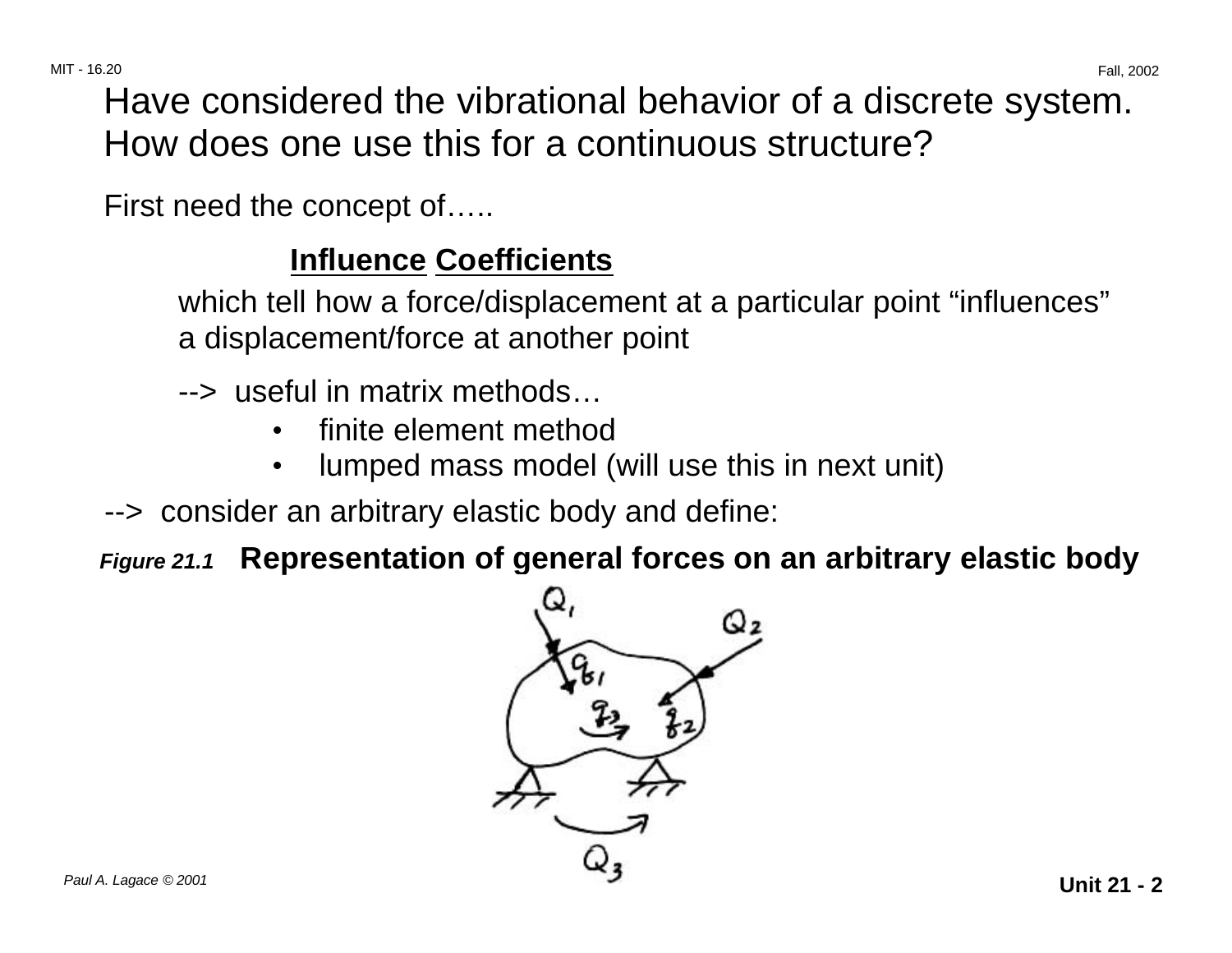$q_i$  = generalized displacement (linear or rotation)

 $Q_i$  = generalized force (force or moment/torque)

Note that  $Q_i$  and  $q_i$  are:

- at the same point
- have the same sense (i.e. direction)
- of the same "type"

 $(force \leftrightarrow displacement)$ (moment  $\leftrightarrow$  rotation)

For a linear, elastic body, superposition applies, so can write:

$$
q_{i} = C_{ij} Q_{j} \begin{cases} q_{1} = C_{11} Q_{1} + C_{12} Q_{2} + C_{13} Q_{3} \\ q_{2} = C_{21} Q_{1} + C_{22} Q_{2} + C_{23} Q_{3} \\ q_{3} = C_{31} Q_{1} + C_{32} Q_{2} + C_{33} Q_{3} \end{cases}
$$

or in Matrix Notation:

$$
\begin{Bmatrix} q_1 \\ q_2 \\ q_3 \end{Bmatrix} = \begin{bmatrix} C_{11} & C_{12} & C_{13} \\ C_{21} & C_{22} & C_{23} \\ C_{31} & C_{32} & C_{33} \end{bmatrix} \begin{Bmatrix} Q_1 \\ Q_2 \\ Q_3 \end{Bmatrix}
$$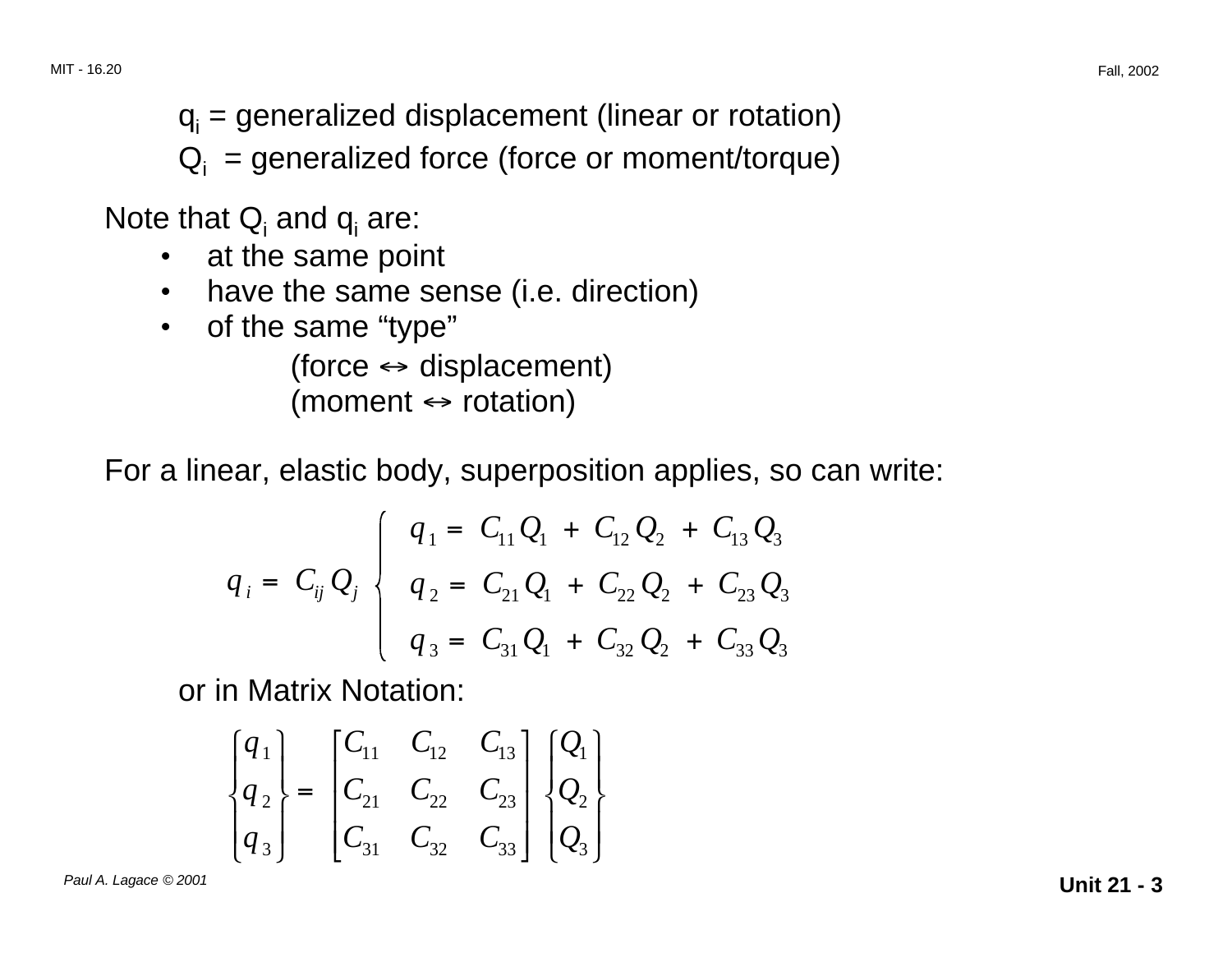Note: | | --> row { } --> column [ ] --> full matrix

$$
\{q_i\} = [C_{ij}] \{Q_j\}
$$
  

$$
\underline{\text{or}}
$$
  

$$
q = \underline{C} \underline{Q}
$$

**or** 

 $C_{ii}$  = Flexibility Influence Coefficient

and it gives the deflection at i due to a unit load at j

 $C_{12}$  = is deflection at 1 due to force at 2

**Figure 21.2 Representation of deflection point 1 due to load at point 2** 

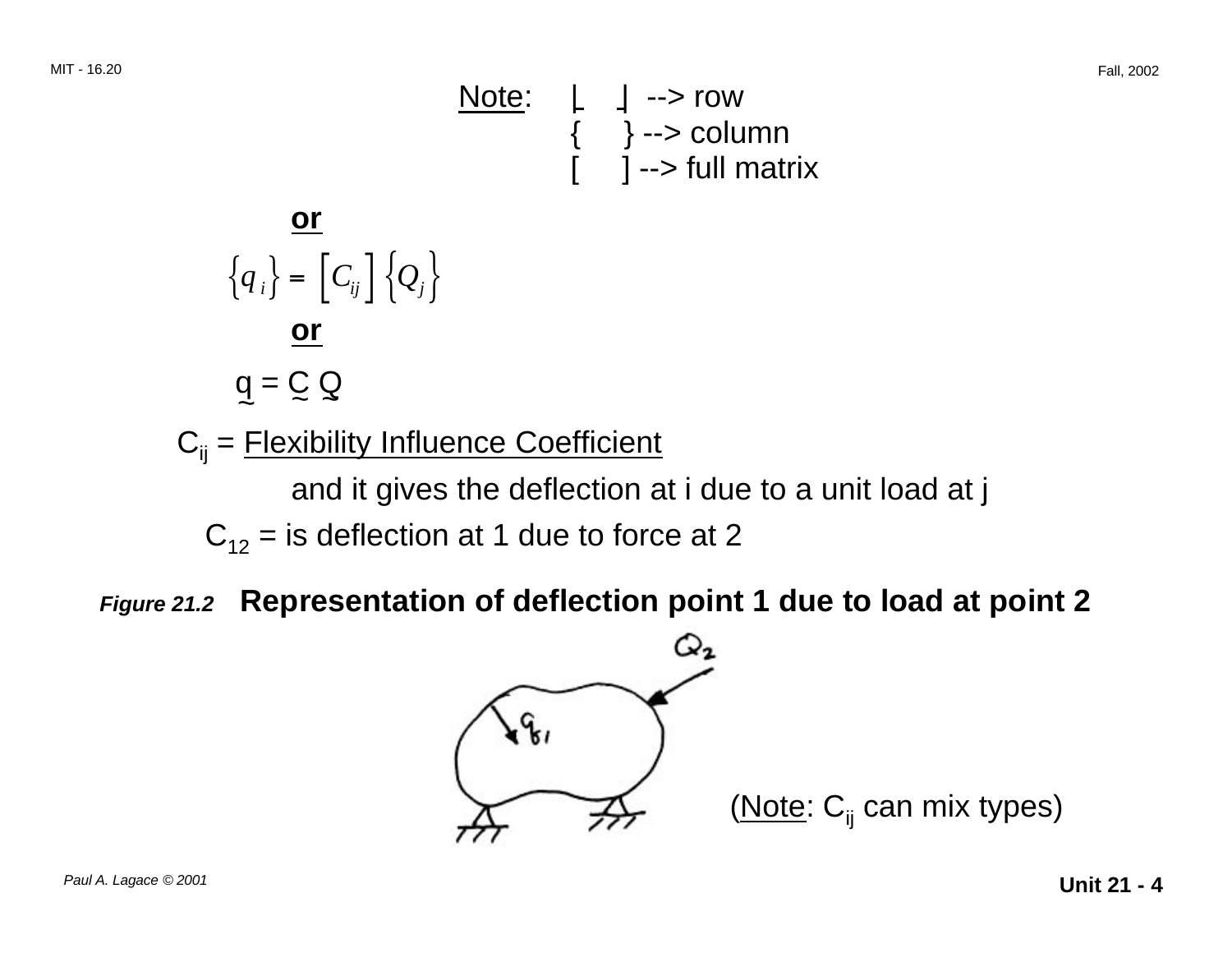### Very important theorem:

# Maxwell's Theorem of Reciprocal Deflection

(Maxwell's Reciprocity Theorem)

**Figure 21.3 Representation of loads and deflections at two points on an elastic body** 



 $q_1$  due to unit load at 2 is equal to  $q_2$  due to unit load at 1 i.e.  $C_{12} = C_{21}$ 

Generally:

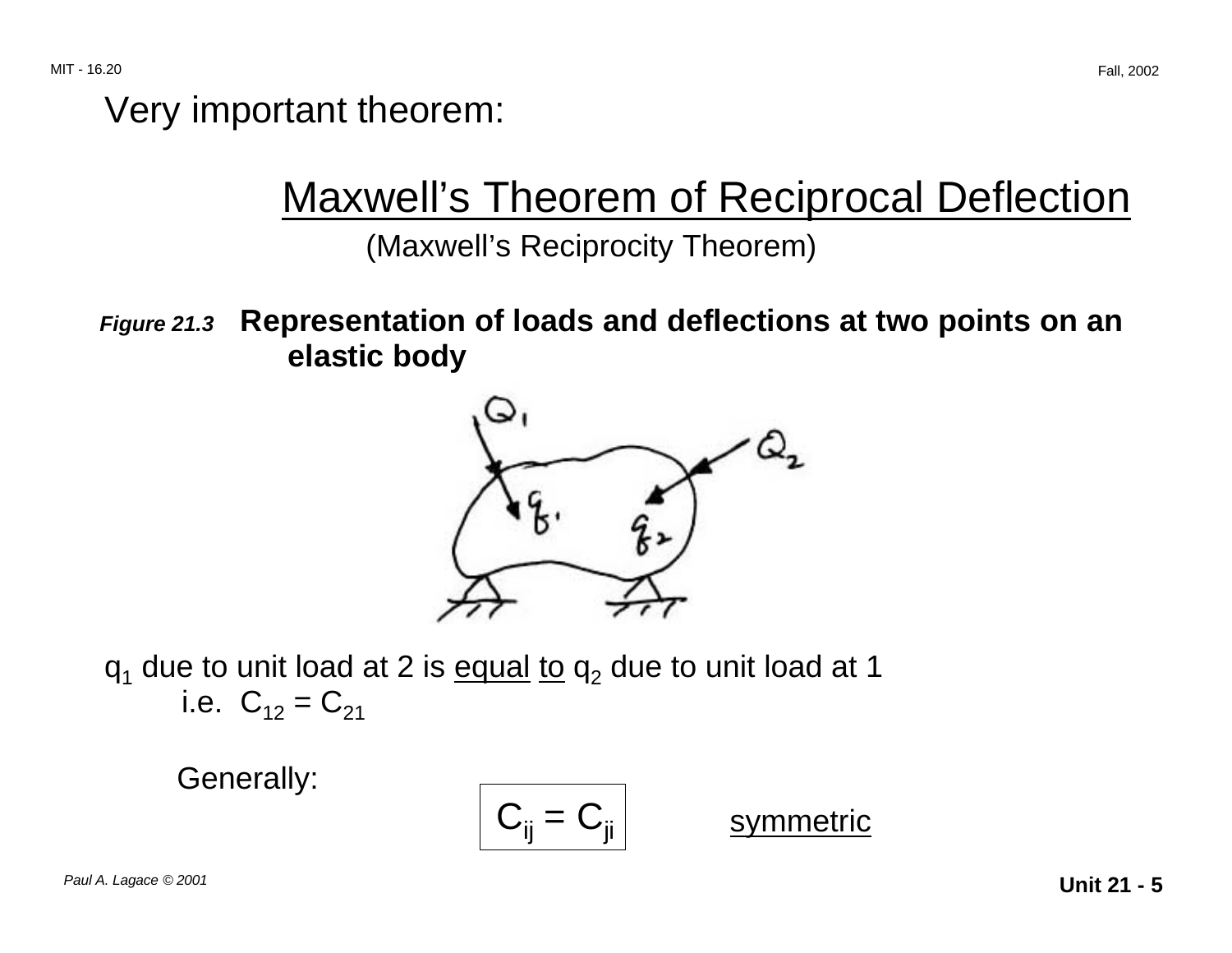This can be proven by energy considering (path independency of work)

--> Application of Flexibility Influence Coefficients

Look at a beam and consider 5 points…

**Figure 21.4 Representation of beam with loads at five points** 



The deflections  $q_1...q_5$  can be characterized by:

$$
\begin{bmatrix} q_1 \\ q_2 \\ q_3 \\ q_4 \\ q_5 \end{bmatrix} = \begin{bmatrix} C_{11} & C_{12} & C_{13} & C_{14} & C_{15} \\ C_{21} & C_{22} & \cdots & C_{14} & \vdots \\ \vdots & \vdots & \ddots & \vdots \\ C_{51} & \cdots & \cdots & C_{55} \end{bmatrix} \begin{bmatrix} Q_1 \\ Q_2 \\ Q_3 \\ Q_4 \\ Q_5 \end{bmatrix}
$$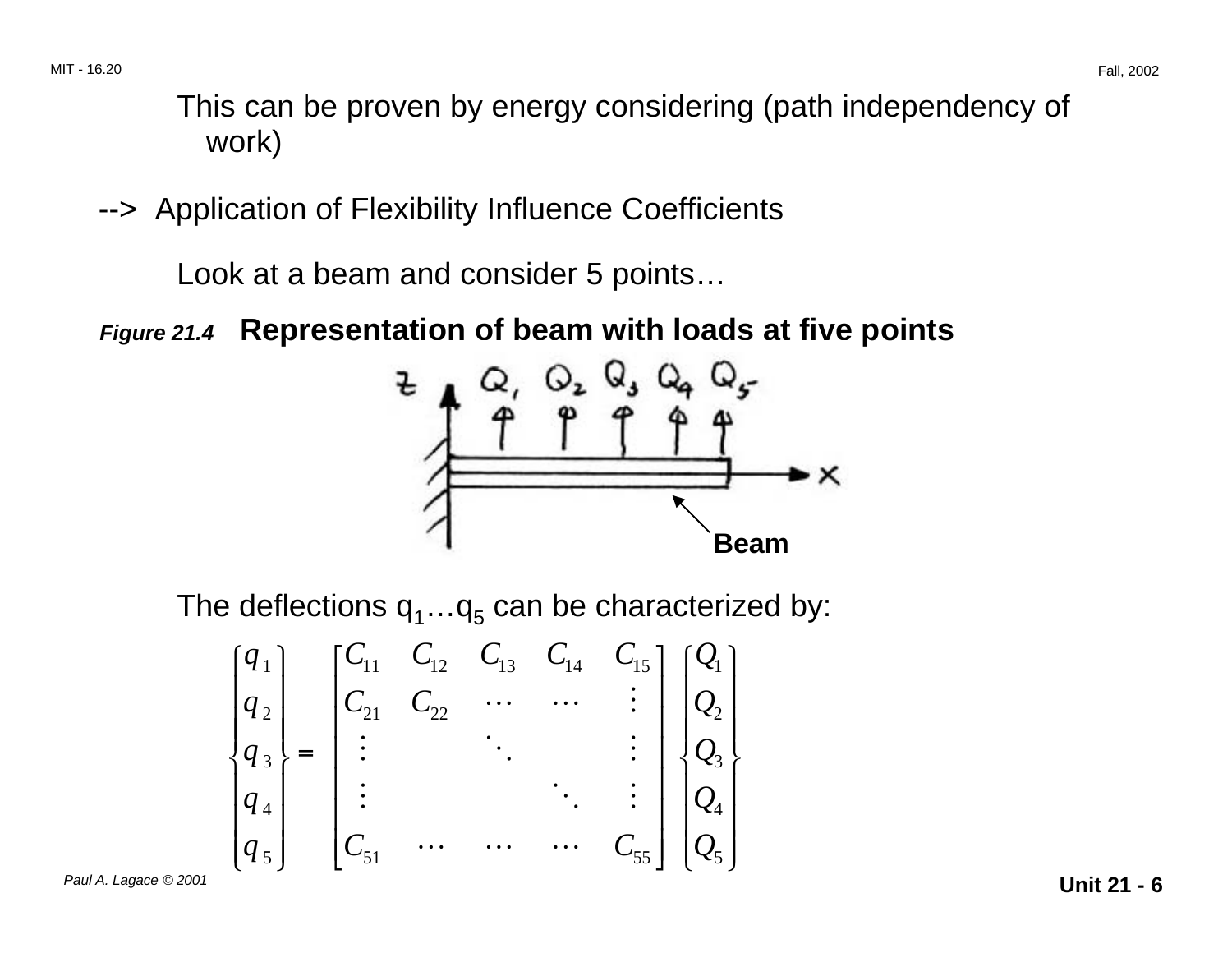Since  $C_{ii} = C_{ii}$ , the  $[C_{ii}]$  matrix is symmetric

Thus, although there are 25 elements to the C matrix in this case, only 15 need to be computed.

So, for the different loads  $Q_1...Q_5$ , one can easily compute the  $q_1...q_5$ from previous work…

**Example:**  $C_{ii}$  for a **Cantilevered Beam** 

**Figure 21.5 Representation of cantilevered beam under load** 



find:  $C_{ii}$  --> deflection at i due to unit load at j

- Most efficient way to do this is via Principle of Virtual Work (energy technique)
- Resort here to using simple beam theory:

$$
EI\frac{d^2w}{dx^2} = M(x)
$$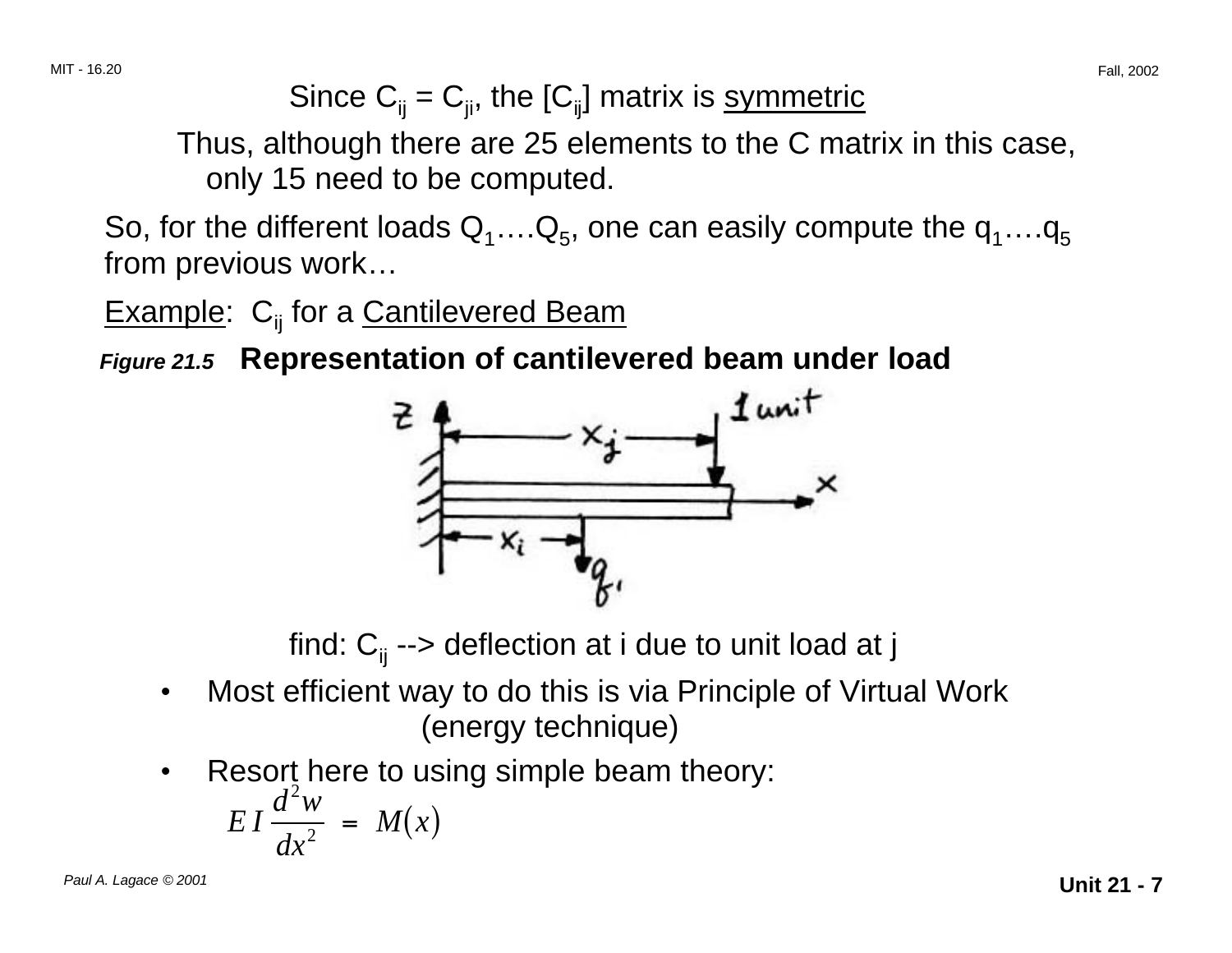### What is M(x)?

--> First find reactions:

**Figure 21.6 Free body diagram to determine reactions in cantilevered beam** <sup>1</sup>



--> Now find M(x). Cut beam short of  $x_i$ :

**Figure 21.7 Free body diagram to determine moment along cantilevered beam** 

$$
1-x_{j} \leftarrow \frac{1}{1-\frac{1}{1-\frac{1}{1-\frac{1}{1-\frac{1}{1-\frac{1}{1-\frac{1}{1-\frac{1}{1-\frac{1}{1-\frac{1}{1-\frac{1}{1-\frac{1}{1-\frac{1}{1-\frac{1}{1-\frac{1}{1-\frac{1}{1-\frac{1}{1-\frac{1}{1-\frac{1}{1-\frac{1}{1-\frac{1}{1-\frac{1}{1-\frac{1}{1-\frac{1}{1-\frac{1}{1-\frac{1}{1-\frac{1}{1-\frac{1}{1-\frac{1}{1-\frac{1}{1-\frac{1}{1-\frac{1}{1-\frac{1}{1-\frac{1}{1-\frac{1}{1-\frac{1}{1-\frac{1}{1-\frac{1}{1-\frac{1}{1-\frac{1}{1-\frac{1}{1-\frac{1}{1-\frac{1}{1-\frac{1}{1-\frac{1}{1-\frac{1}{1-\frac{1}{1-\frac{1}{1-\frac{1}{1-\frac{1}{1-\frac{1}{1-\frac{1}{1-\frac{1}{1-\frac{1}{1-\frac{1}{1-\frac{1}{1-\frac{1}{1-\frac{1}{1-\frac{1}{1-\frac{1}{1-\frac{1}{1-\frac{1}{1-\frac{1}{1-\frac{1}{1-\frac{1}{1-\frac{1}{1-\frac{1}{1-\frac{1}{1-\frac{1}{1-\frac{1}{1-\frac{1}{1-\frac{1}{1-\frac{1}{1-\frac{1}{1-\frac{1}{1-\frac{1}{1-\frac{1}{1-\frac{1}{1-\frac{1}{1-\frac{1}{1-\frac{1}{1-\frac{1}{1-\frac{1}{1-\frac{1}{1-\frac{1}{1-\frac{1}{1-\frac{1}{1-\frac{1}{1-\frac{1}{1-\frac{1}{1-\frac{1}{1-\frac{1}{1-\frac{1}{1-\frac{1}{1-\frac{1}{1-\frac{1}{1-\frac{1}{1-\frac{1}{1-\frac{1}{1-\frac{1}{1-\frac{1}{1-\frac{1}{1-\frac{1}{1-\frac{1}{1-\frac{1}{1-\frac{1}{1-\frac{1}{1-\frac{1}{1-\frac{1}{1-\frac{1}{1-\frac{1}{1-\frac{1}{1-\frac{1}{1-\frac{1}{1-\frac{1}{1-\frac{1}{1-\frac{1}{1-\frac{1}{1-\frac{1}{1-\frac{1}{1-\frac{1}{1-\frac{1}{1-\frac{1}{1-\frac{1}{1-\frac{1}{1-\
$$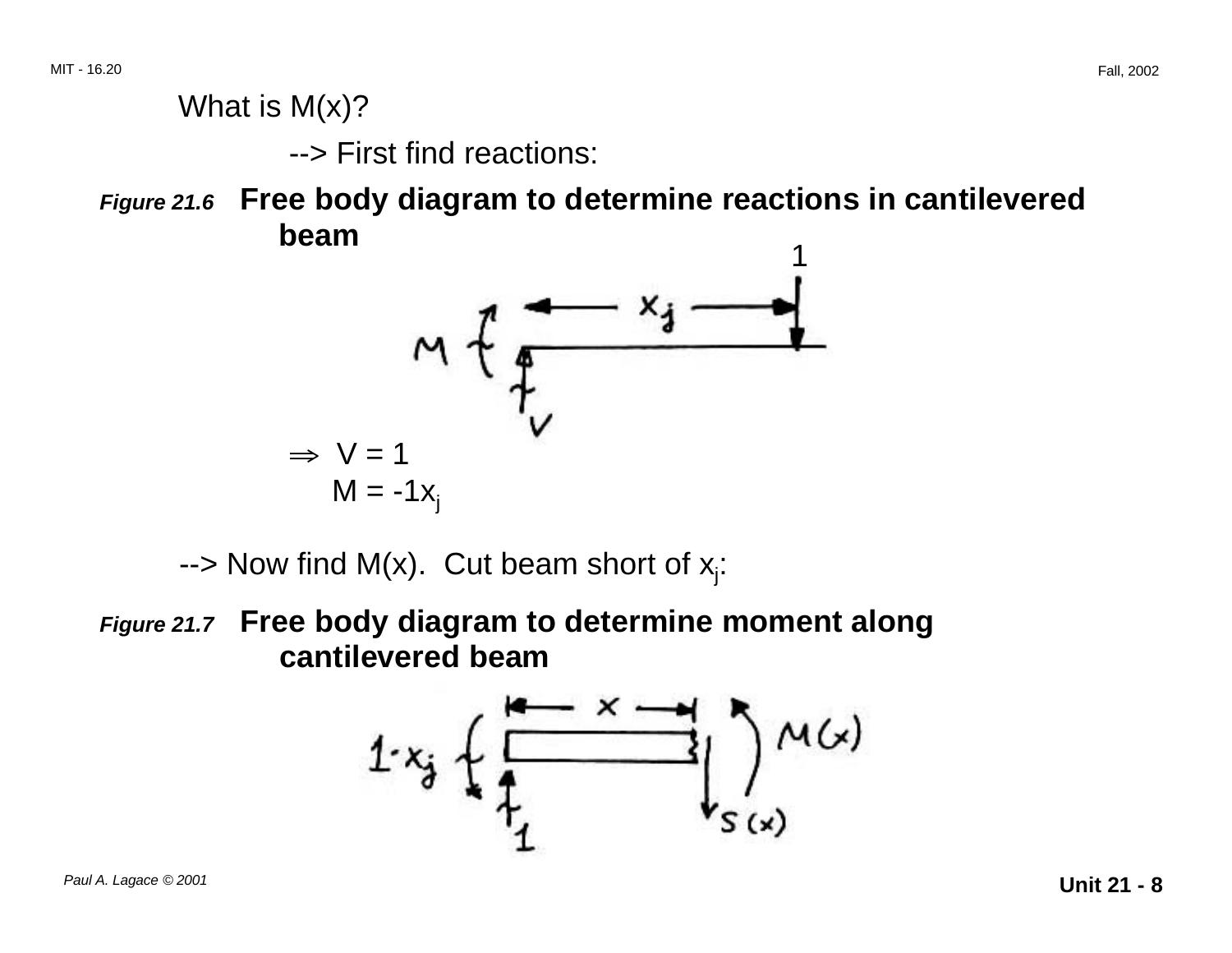$$
\sum M_x = 0 +
$$
  
\n
$$
\Rightarrow 1 \cdot x_j - 1 \cdot x + M(x) = 0
$$
  
\n
$$
\Rightarrow M(x) = -1 (x_j - x)
$$

Plugging into deflection equation:

$$
EI\frac{d^2w}{dx^2} = -1\left(x_j - x\right)
$$

for E I constant:

$$
\frac{dw}{dx} = -\frac{1}{EI} \left( x_j x - \frac{x^2}{2} \right) + C_1
$$
  

$$
w = -\frac{1}{EI} \left( x_j \frac{x^2}{2} - \frac{x^3}{6} \right) + C_1 x + C_2
$$

Boundary Conditions:

$$
\begin{aligned}\n\textcircled{a} \ x &= 0 \quad w = 0 \implies C_2 = 0 \\
\textcircled{a} \ x &= 0 \quad \frac{dw}{dx} = 0 \implies C_1 = 0\n\end{aligned}
$$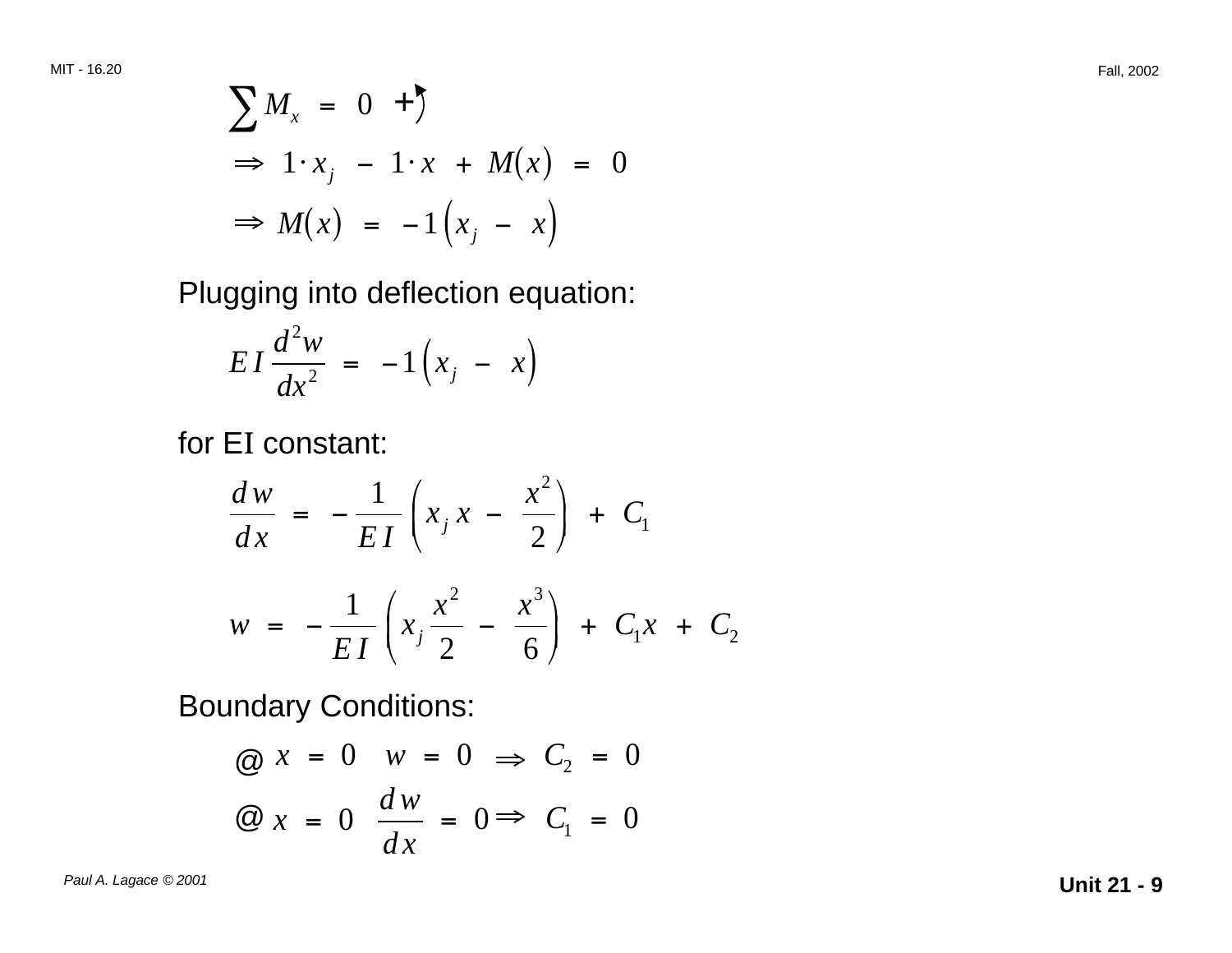So:

$$
w = -\frac{1}{EI} \left( x_j \frac{x^2}{2} - \frac{x^3}{6} \right)
$$

evaluate at  $x_i$ :

$$
w = \frac{1}{2EI} \left( \frac{x_i^3}{3} - x_i^2 x_j \right)
$$

One important note:

w is defined as positive up, have defined  $q_i$  as positive down. So:

$$
q_i = -w = \frac{1}{2EI} \left( x_i^2 x_j - \frac{x_i^3}{3} \right)
$$

$$
\Rightarrow \boxed{C_{ij} = \frac{1}{EI} \left( \frac{x_i^2 x_j}{2} - \frac{x_i^3}{6} \right)}
$$
 for  $x_i \le x_j$ 

Deflection,  $q_i$ , at  $x_i$  due to unit force,  $Q_i$ , at  $x_j$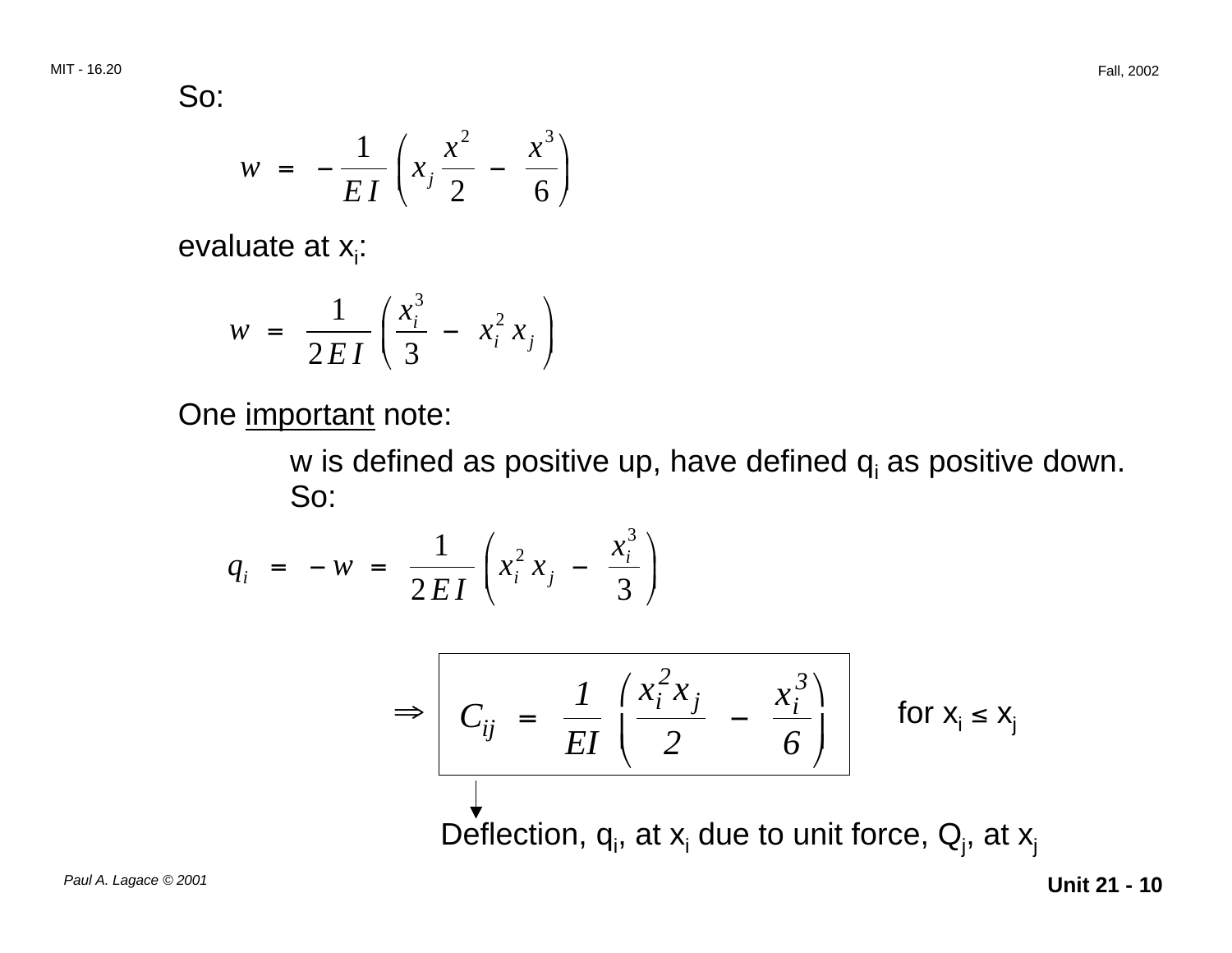--> What about for  $x_i \le x_i$ ? Does one need to go through this whole procedure again?

No<sup>!</sup> Can use the same formulation due to the symmetry of C<sub>ij</sub>  $(C_{ii} = C_{ii})$ 

--> Thus far have looked at the influence of a force on a displacement. May want to look at the "opposite": the influence of a displacement on a force. Do this via…

# Stiffness Influence Coefficients  $=$   $k_{ii}$

where can write:

$$
Q_1 = k_{11}q_1 + k_{12}q_2 + k_{13}q_3
$$
  

$$
Q_2 = k_{21}q_1 + k_{22}q_2 + k_{23}q_3
$$
  

$$
Q_3 = k_{31}q_1 + k_{32}q_2 + k_{33}q_3
$$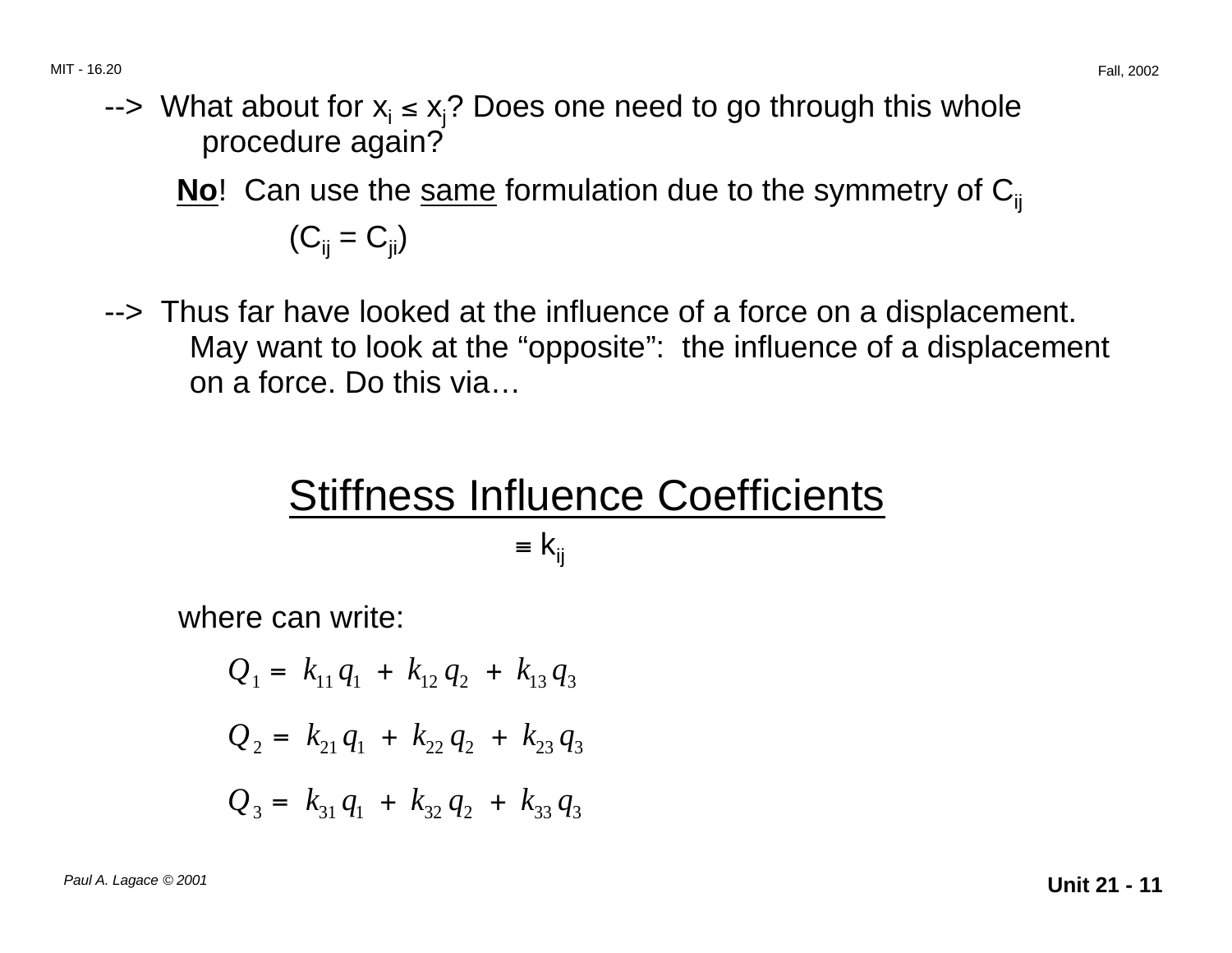

--> Look at the Physical Interpretations: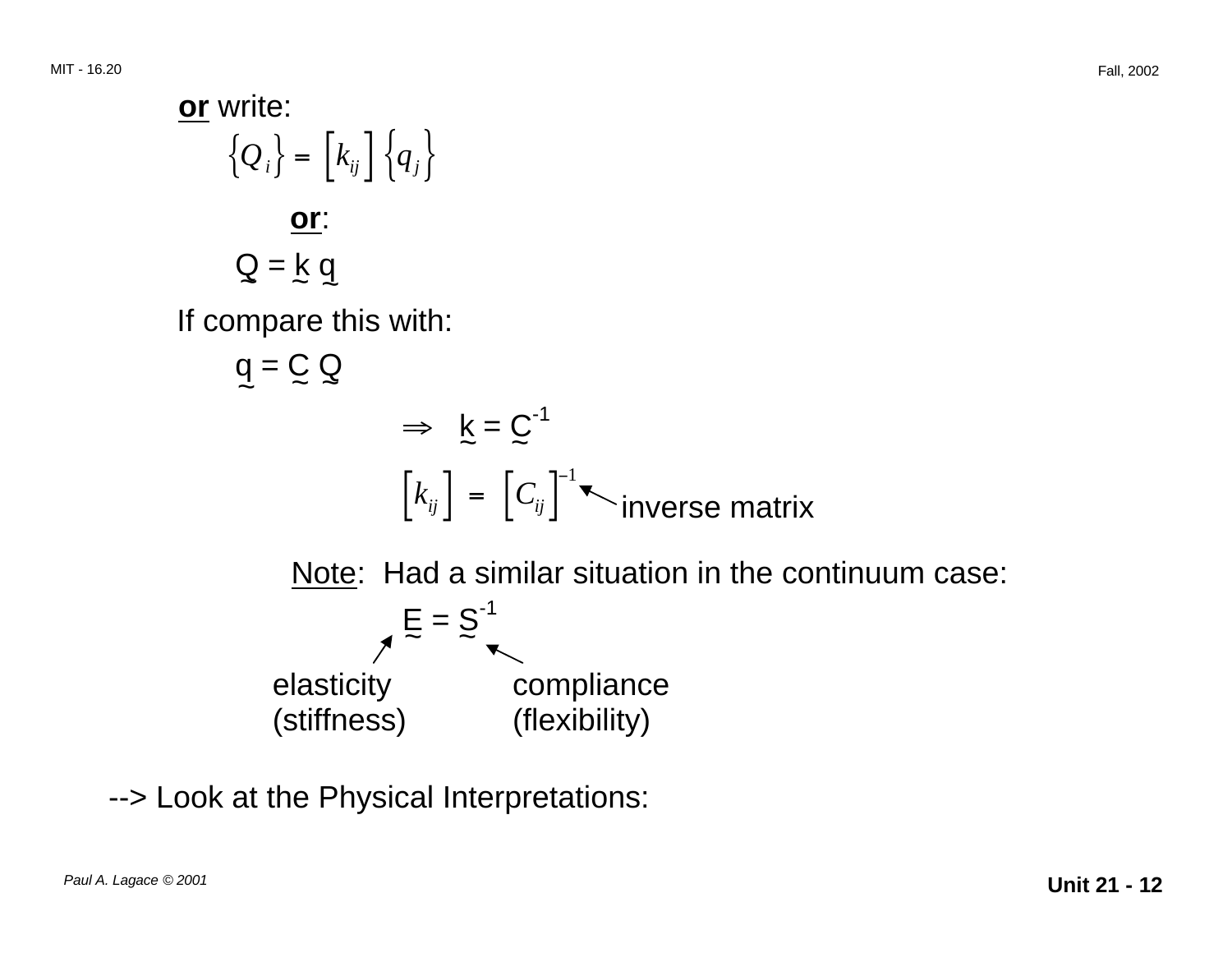#### Flexibility Influence Coefficients

**Figure 21.8 Physical representation of flexibility influence coefficients for cantilevered beam** 



 $C_{ii}$  = displacement at i due to unit load at j

Note: This is only defined for **sufficiently constrained** structure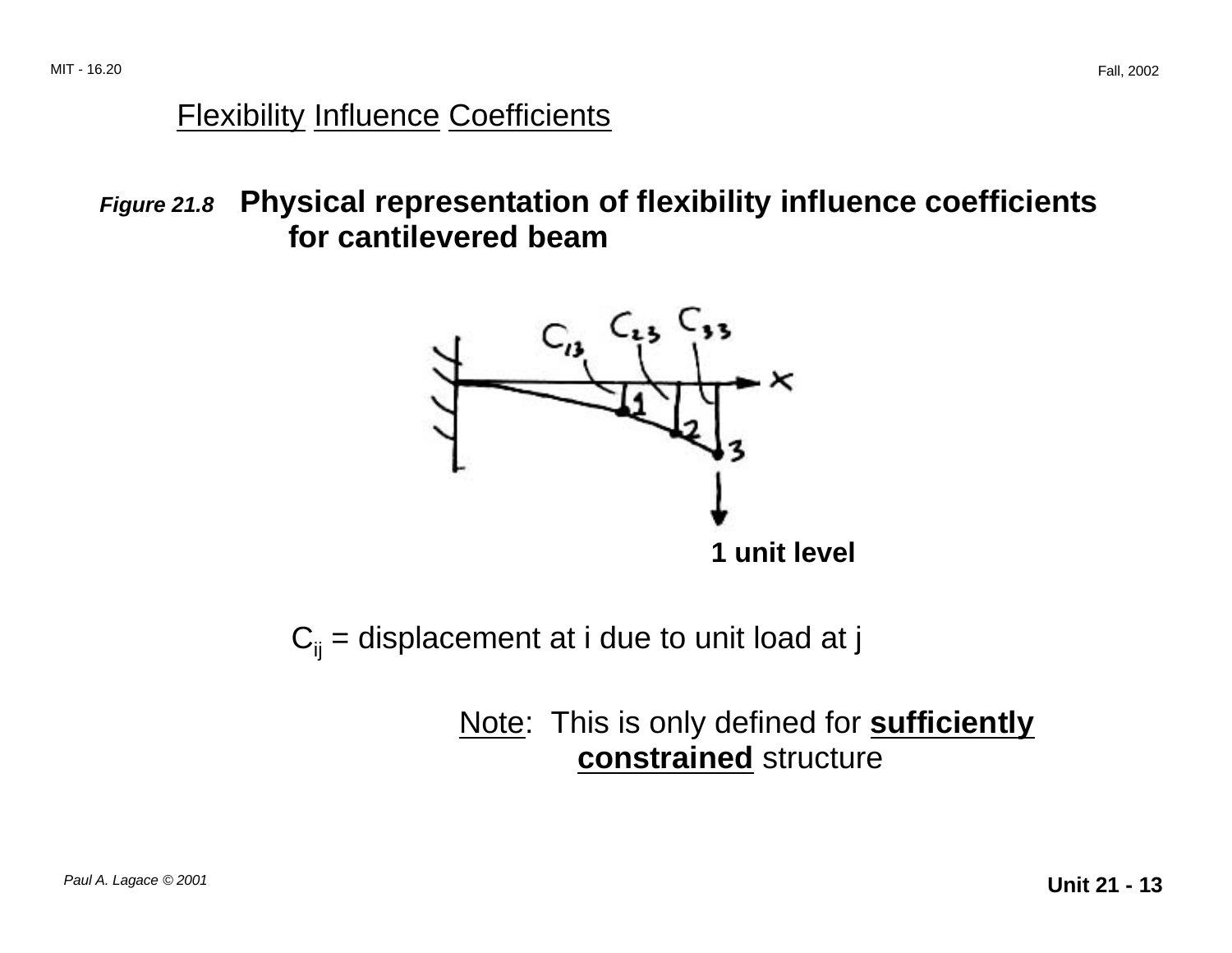### **Stiffness Influence Coefficients**

**Figure 21.9 Physical representation of stiffness influence coefficients for cantilevered beam** 



 $k_{ii}$  = forces at i's to give a unit displacement at j and zero displacement everywhere else (at nodes)

(much harder to think of than  $C_{ii}$ )

Note: This can be defined for unconstrained structures